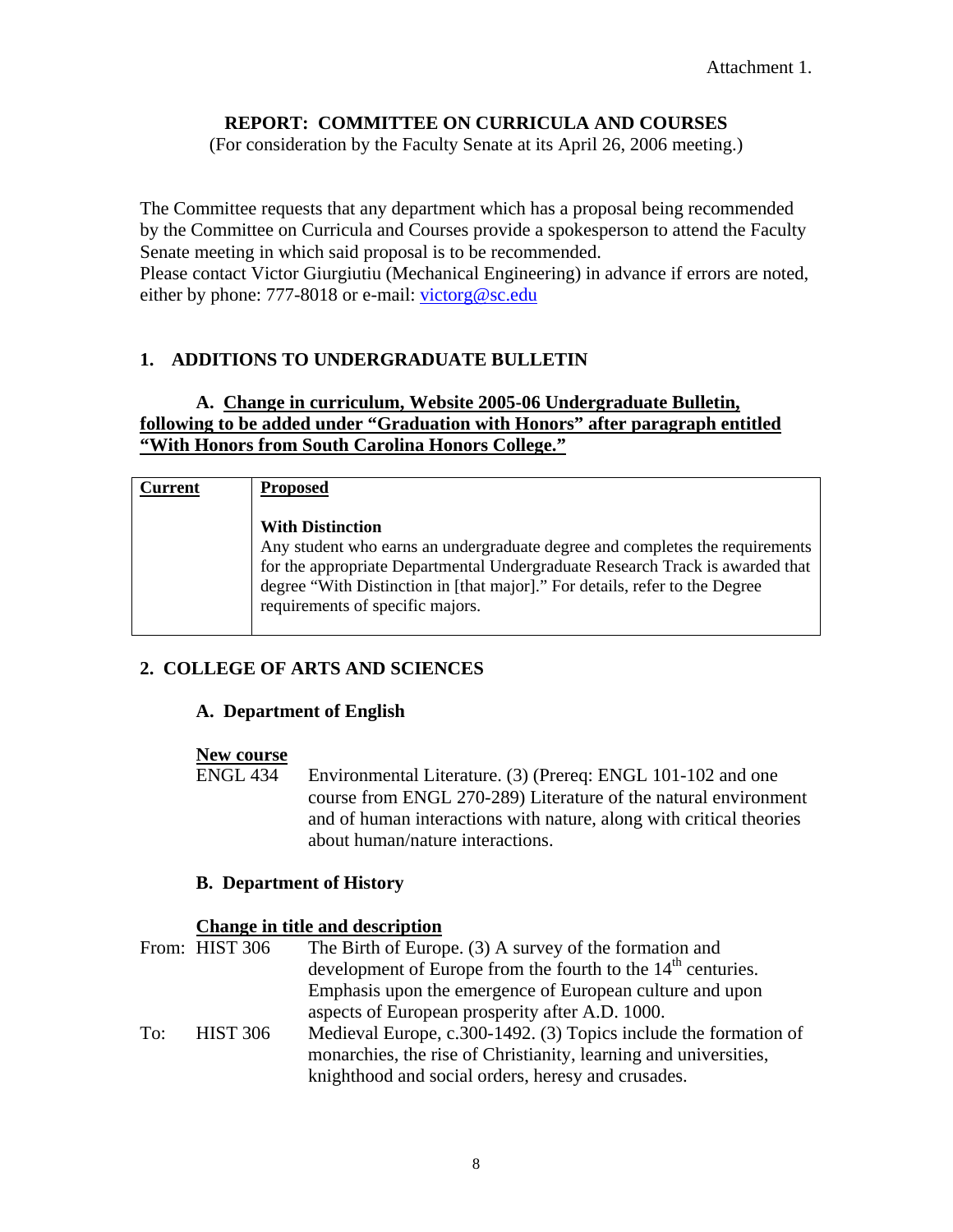# **C. Program of Linguistics**

#### **New courses**

- LING 627 Introduction to Semantics. (3) (Prereq: LING 300, 301, or 600) An introduction to the study of linguistic meaning, including the following topics: meaning, reference and truth; the connection between language, thought and reality; word meaning and sentence meaning; possible worlds and modality; thematic roles; meaning and context; presupposition and implicature; speech acts; formal semantics; cognitive semantics.
- LING 650 Introduction to Morphology. (3) (Prereq: LING 300, 301, or 600) Foundations of generative morphology, focusing on morphological data collection and analysis; the structure of the lexicon; and the interfaces between morphology and phonology, semantics, and syntax.

# **D. Department of Mathematics**

# **Change in prerequisite and description**

|     | From: MATH 172  | Mathematical Modeling for the Life Sciences. (3) Modeling with        |  |
|-----|-----------------|-----------------------------------------------------------------------|--|
|     |                 | difference equations; vectors, trigonometry, polar coordinates,       |  |
|     |                 | matrices, eigenvalues and eigenvectors; addition and multiplication   |  |
|     |                 | in combinatorics, permutations, combinations, introduction to         |  |
|     |                 | probability theory (discrete and continuous); techniques of           |  |
|     |                 | integration, symmetry. Credit may not be received for both            |  |
|     |                 | MATH 172 and either MATH 170 or 174.                                  |  |
| To: | <b>MATH 172</b> | Mathematical Modeling for the Life Sciences. (3) (Prereq: C or        |  |
|     |                 | better in MATH 122 or MATH 141) Modeling with difference and          |  |
|     |                 | differential equations, equilibria and stability; periodic functions; |  |
|     |                 | vectors, matrices, eigenvalues and eigenvectors; geometric series.    |  |

# **E. Department of Psychology**

# **Change in title**

|     | From: PSYC 524  | The Psychology of Mental Retardation. [=EDEX 619] (3)       |
|-----|-----------------|-------------------------------------------------------------|
| To: | <b>PSYC 524</b> | Nature of Students with Mental Retardation. [=EDEX 619] (3) |

**Change in title and description**<br>From: PSYC 529 Specific Learning Specific Learning Disabilities of School Children. [=EDEX 531] (3) (Prereq: PSYC 528 or EDEX 523 or consent of instructor) Children with average/above average intelligence and specific learning impairments; diagnostic and remedial techniques. (Given jointly by the College of Education and the Department of Psychology.)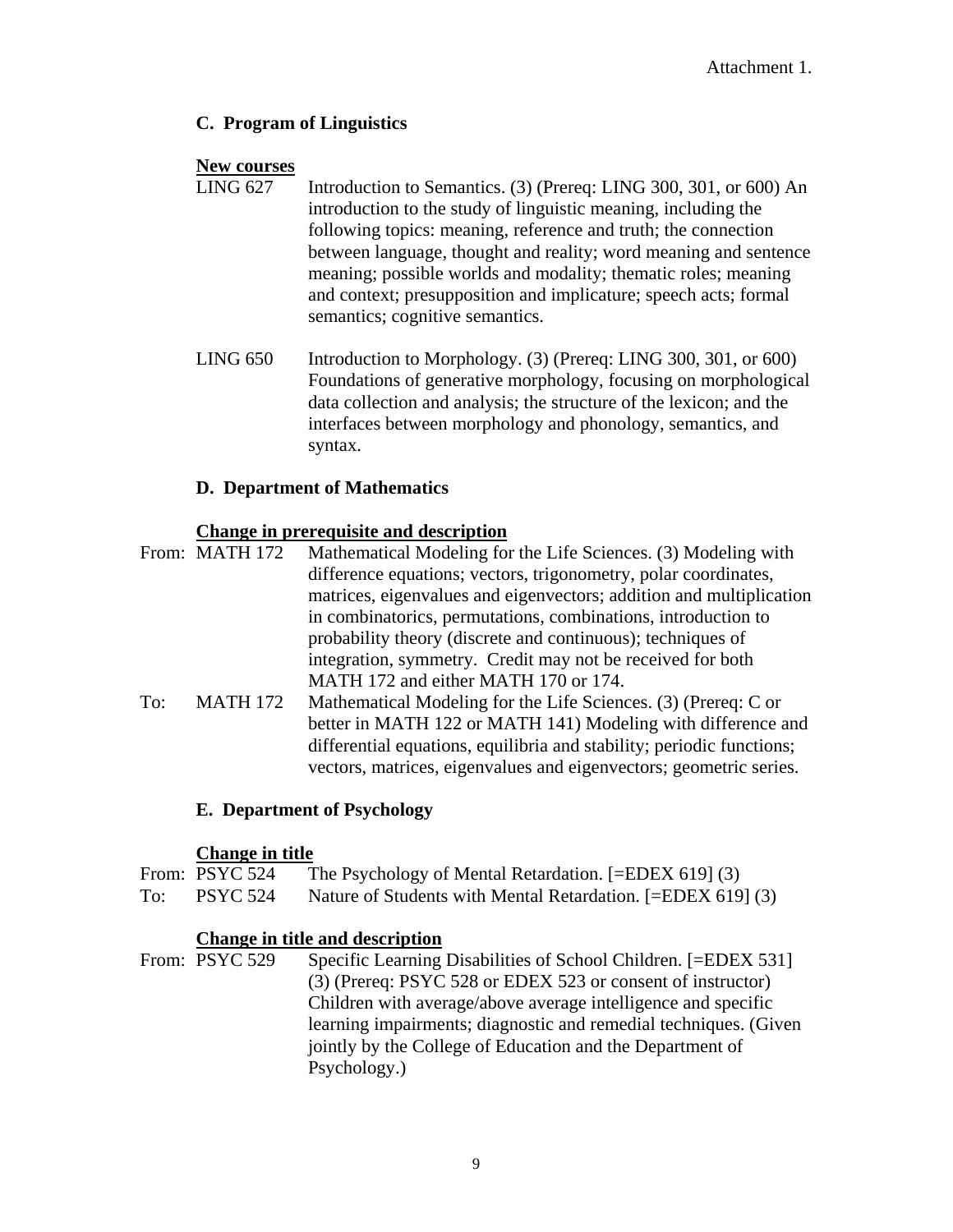To: PSYC 529 Nature of Students with Specific Learning Disabilities. [=EDEX 531] (3) (Prereq: PSYC 528 or EDEX 523 or consent of instructor) Children with average/above average intelligence and specific learning impairments; diagnostic and remedial techniques. (Offered by both the College of Education and the Department of Psychology.)

#### **F. Department of Religious Studies**

#### **New course**

RELG 359 Sufism. (3) A survey of Islamic mysticism, its foundation in the Quranic revelation doctrines and practices, subsequent development, significance within Islamic civilization, and role in the contemporary world, both Islamic and non-Islamic.

# **3. COLLEGE OF EDUCATION**

#### **A. Department of Educational Studies**

#### **New course**

| EDPY 644 | Free-Choice Learning and Informal Learning Environments. (3)        |
|----------|---------------------------------------------------------------------|
|          | Examines free-choice (or informal) learning and the characteristics |
|          | of settings and activities outside of formal schooling that         |
|          | effectively promote learning and development.                       |
|          | Also to be offered via telecommunications.                          |

#### **Change in title**

|     | From: EDEX 580  | Reading Instruction for Exceptional Learners: Theory and<br>Application. (3)               |
|-----|-----------------|--------------------------------------------------------------------------------------------|
| To: | <b>EDEX 580</b> | Direct Instruction in Reading for At Risk Learners. (3)                                    |
|     | From: EDEX 610  | Systematic Instruction of Students with Moderate, Severe, or<br>Profound Disabilities. (3) |
| To: | <b>EDEX 610</b> | Instruction of Students with Severe and Multiple Disabilities. (3)                         |
|     | From: EDEX 615  | Curriculum for Students with Moderate, Severe, or Profound<br>Disabilities. (3)            |
| To: | <b>EDEX 615</b> | Curriculum for Students with Severe and Multiple Disabilities. (3)                         |
|     | From: EDEX 619  | The Psychology of Mental Retardation. [=PSYC 524] (3)                                      |
| To: | <b>EDEX 619</b> | Nature of Students with Mental Retardation. [=PSYC 524] (3)                                |
|     | From: EDEX 632  | Nature of Emotionally Handicapped Students. (3)                                            |
| To: | EDEX 632        | Nature of Students with Emotional and Behavior Disabilities. (3)                           |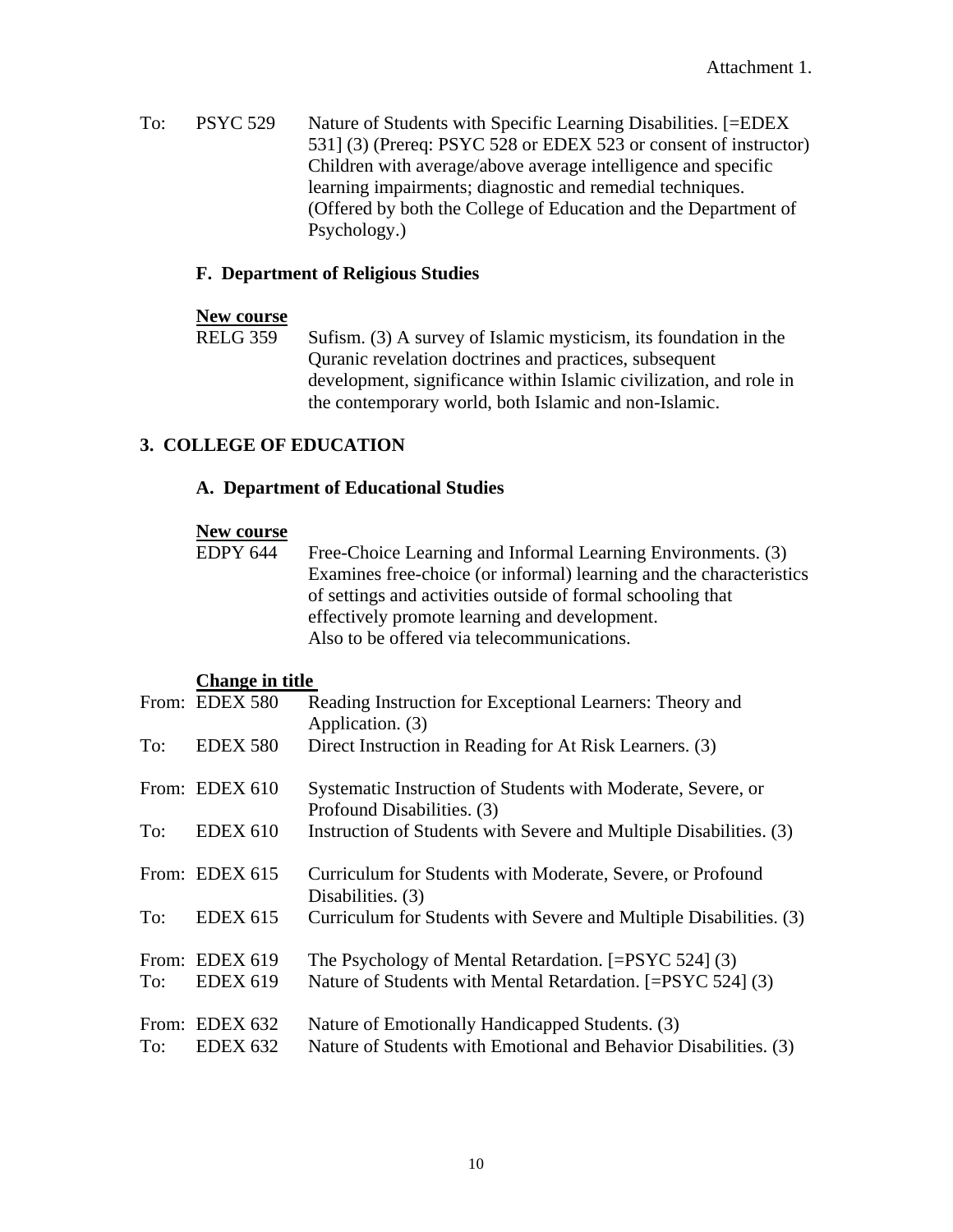# **Change in title and description**

|     | From: EDEX 531  | Specific Learning Disabilities of School Children. [=PSYC 529]<br>(3) (Prereq: EDEX 523 or PSYC 528 or consent of instructor)<br>Children with average/above average intelligence and specific<br>learning impairments; diagnostic and remedial techniques. (Given<br>jointly by the College of Education and the Department of<br>Psychology.)      |
|-----|-----------------|------------------------------------------------------------------------------------------------------------------------------------------------------------------------------------------------------------------------------------------------------------------------------------------------------------------------------------------------------|
| To: | EDEX 531        | Nature of Students with Specific Learning Disabilities. [=PSYC]<br>529] (3) (Prereq: EDEX 523 or PSYC 528 or consent of instructor)<br>Children with average/above average intelligence and specific<br>learning impairments; diagnostic and remedial techniques.<br>(Offered by both the College of Education and the Department of<br>Psychology.) |
|     | From: EDEX 691  | Inclusion: Co-Teaching Students with Mild Disabilities. (3)<br>(Prereq: EDEX 523 or PSYC 528 or consent of instructor)<br>Collaborative and co-teaching strategies for teaching students with<br>mild disabilities in general education classrooms.                                                                                                  |
| To: | <b>EDEX 691</b> | Inclusion: Co-teaching Students with Disabilities. (3) (Prereq:<br>EDEX 523 or PSYC 528 or consent of instructor) Collaboration<br>and co-teaching strategies for teaching students with disabilities in<br>the general education classroom.                                                                                                         |

# **Change in title, prerequisite, and description**

|     | From: EDEX 616  | Educational Procedures for Specific Learning Disabilities. (3)<br>(Prereq: PSYC 529 or equivalent, or permission of instructor)            |
|-----|-----------------|--------------------------------------------------------------------------------------------------------------------------------------------|
|     |                 | Theory and application of current remedial procedures for children<br>with specific learning disabilities: motor therapy, visual training, |
|     |                 | multi-sensory techniques, behavior modification, prescriptive<br>teaching. Alternative administrative arrangements for the                 |
|     |                 | education of learning-disabled children; sources of materials for<br>academic therapy.                                                     |
| To: | <b>EDEX 616</b> | Instruction of Students with Specific Learning Disabilities. (3)                                                                           |
|     |                 | (Prereq: EDEX 523, 531 or 632 or equivalent, or permission of                                                                              |
|     |                 | instructor) Theory and application of current evidence-based                                                                               |
|     |                 | procedures for teaching children with specific learning disabilities.                                                                      |

#### **Deletions**

| EDEX 604        | Interdisciplinary Study of Development Disabilities. (3)       |
|-----------------|----------------------------------------------------------------|
| <b>EDEX 625</b> | Educational Procedures for the Orthopedically Handicapped. (3) |

# **B. Department of Instruction and Teacher Education**

# **Change in course number and title**

|     |                 | From: EDEL 441P Elementary School Practicum. (3) |
|-----|-----------------|--------------------------------------------------|
| To: | <b>EDEL 441</b> | Introductory Elementary Internship. (3)          |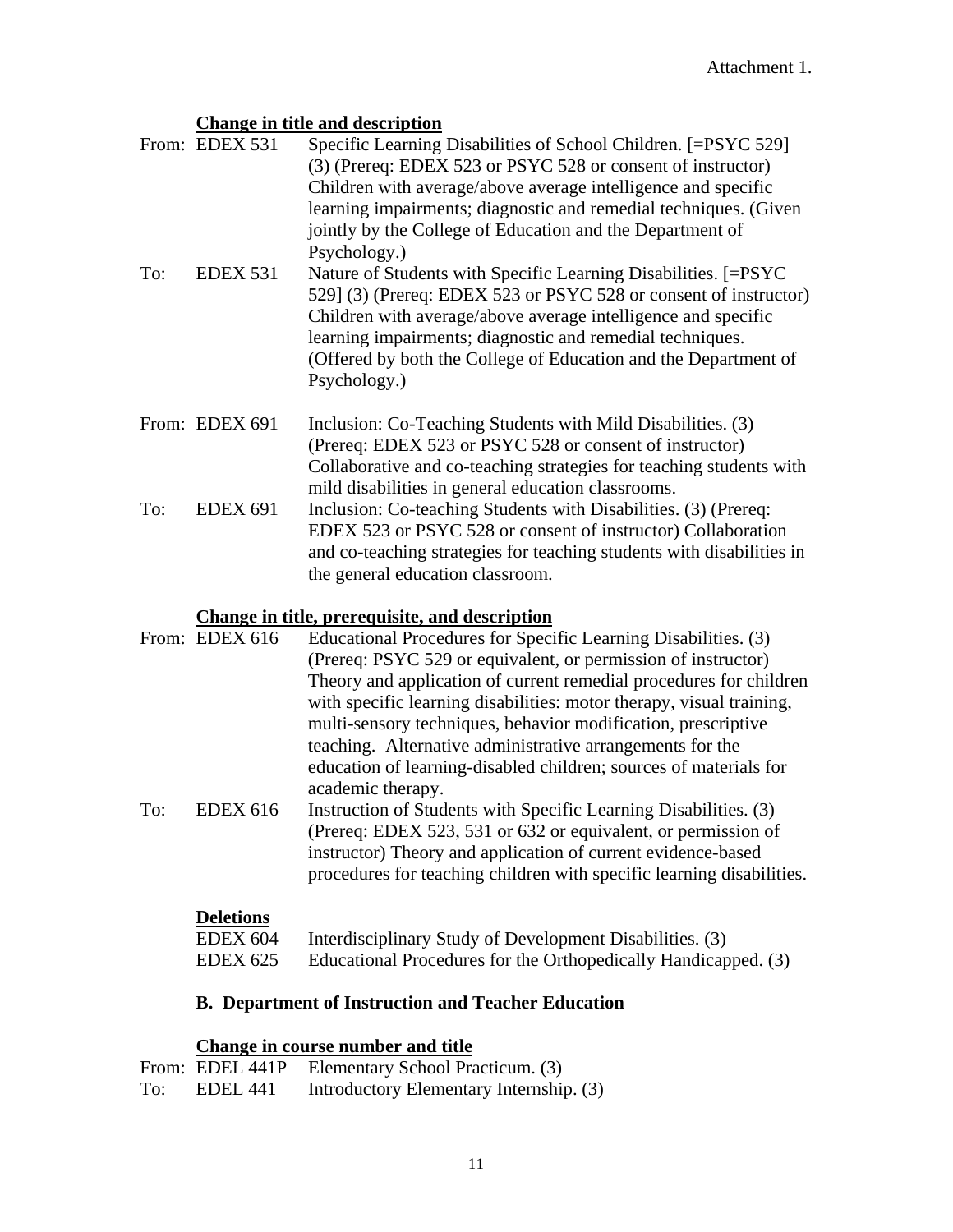# **Change in prerequisite and description**

|     | From: EDRD 600  | Foundations of Reading Instruction. (3) (Prereq: a prior course in |  |
|-----|-----------------|--------------------------------------------------------------------|--|
|     |                 | the teaching of reading) Reading and its curriculum implications:  |  |
|     |                 | grades K-12 and adults. Current trends and issues.                 |  |
| To: | <b>EDRD 600</b> | Foundations of Reading Instruction. (3) An overview of reading     |  |
|     |                 | and its curriculum implications: grades K-12 and adults. Emphasis  |  |
|     |                 | is placed on current trends and issues and related methodologies.  |  |

# **C. Department of Physical Education**

# **Change in curriculum, Website 2005-06 Undergraduate Bulletin, addition of courses under Physical Education.**

| <b>Current</b>                                                                                                                                                                                                                                                                                                                      | <b>Proposed</b>                                                                                                                                                                                                                    |
|-------------------------------------------------------------------------------------------------------------------------------------------------------------------------------------------------------------------------------------------------------------------------------------------------------------------------------------|------------------------------------------------------------------------------------------------------------------------------------------------------------------------------------------------------------------------------------|
| <b>Progression Requirements</b>                                                                                                                                                                                                                                                                                                     | <b>Progression Requirements</b>                                                                                                                                                                                                    |
| A student in physical education must earn a<br>C or better in all major course work,<br>including major and minor emphases,<br>education courses, required sciences,<br>analytical reasoning option, and ENGL 101<br>and ENGL 102. Students in the athletic<br>training track must earn a 3.00 GPA in<br>athletic training courses. | A student in physical education must earn a<br>C or better in all major course work,<br>including major and minor emphases,<br>education courses, required sciences,<br>analytical reasoning option, and ENGL 101<br>and ENGL 102. |
| <b>Degree Requirements</b><br>Teacher Certification (130-136 hours)<br>Athletic Training (129-135 hours)                                                                                                                                                                                                                            | <b>Degree Requirements</b><br>Teacher Certification (130-136 hours)<br>Athletic Training (129-135 hours)                                                                                                                           |
| 1. General Education Requirements (55-<br>61)                                                                                                                                                                                                                                                                                       | 1. General Education Requirements (55-<br>61)                                                                                                                                                                                      |
| Health: PEDU 300 or HPEB 235, and<br>HPEB 221 (6 hours)                                                                                                                                                                                                                                                                             | Health: PEDU 300, and <b>HPEB 321</b> (6)<br>hours)                                                                                                                                                                                |
|                                                                                                                                                                                                                                                                                                                                     |                                                                                                                                                                                                                                    |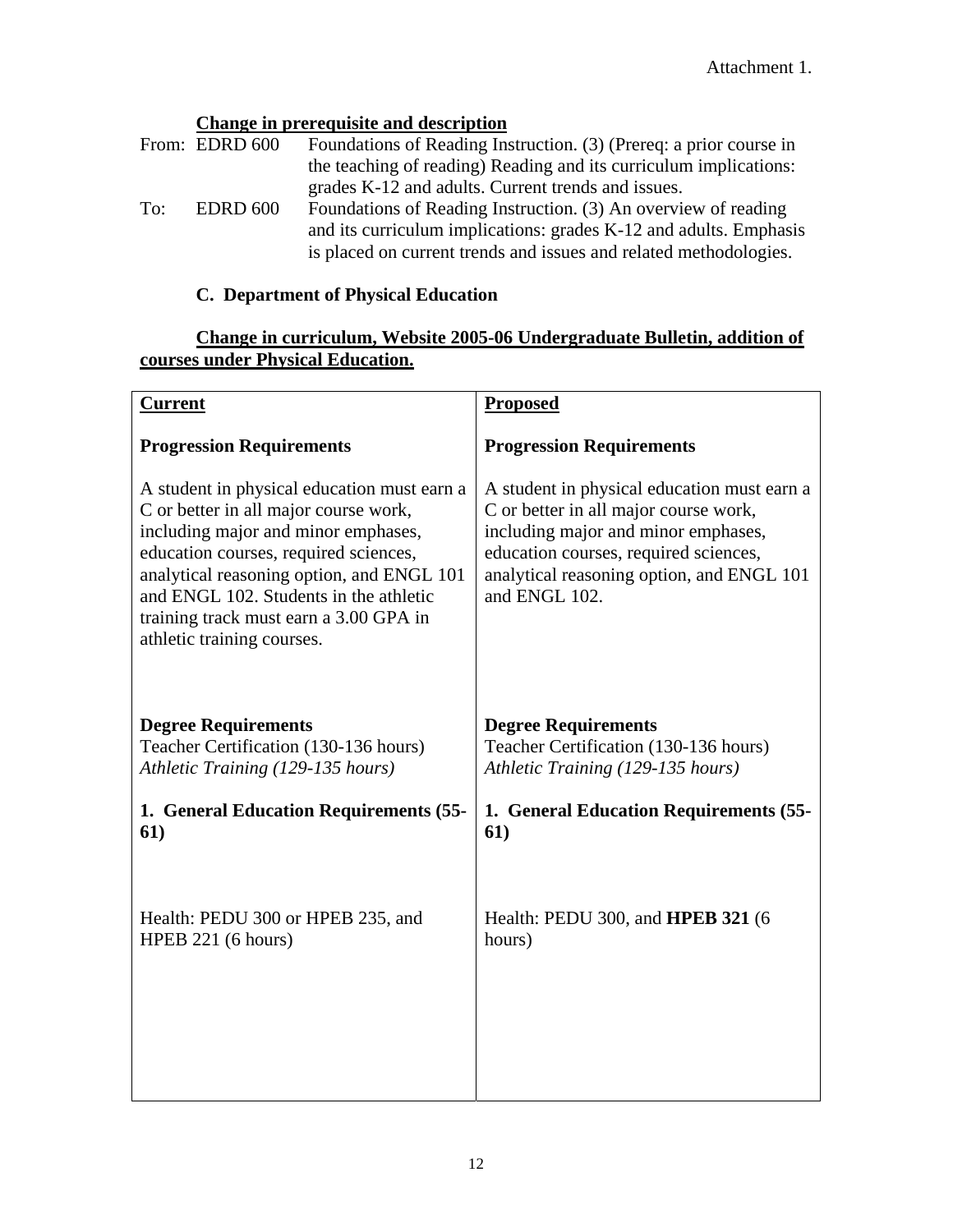| 2. Core Requirements for Physical         | 2. Core Requirements for Physical               |
|-------------------------------------------|-------------------------------------------------|
| <b>Education Teacher Certification</b>    | <b>Education Teacher Certification</b>          |
| Athletic Training Courses: PEDU 263, 266, | Athletic Training Courses: PEDU 263, 266,       |
| 263L, 366, 366L, 348, 349, 365, 392, 393, | 266L, 275, 366, 366L, 348, 349, 365, 392,       |
| 464, 466, 492, 493, 494, 496, 497 (36     | <b>393, 464, 466, 466L, 492, 493, 494, 496,</b> |
| hours)                                    | 497 (45 hours)                                  |
| Professional Electives (3 hours)          | Professional Elective (3 hours)                 |
| Cognate (9 hours)                         |                                                 |

#### **New courses**

- PEDU 275 Functional Musculoskeletal Anatomy. (3) Knowledge and skill of orthopedic anatomy relative to muscle, ligament, and tendon origin, insertion, innervation, and action.
- PEDU 466L Therapeutic Exercise Lab. (1) (Coreq: PEDU 466) Techniques and skills of therapeutic exercise used in the development of rehabilitation programs for various athletic injuries.

# **Change in course number**

|     | From: PEDU 263L | Athletic Training Lab. (1) |
|-----|-----------------|----------------------------|
| To: | PEDU 266L       | Athletic Training Lab. (1) |

#### **Change in prerequisites**

| To:   | From: PEDU 348<br><b>PEDU 348</b> | Evaluation of Athletic Injuries I. (3) (Prereq: EXSC 223)<br>Evaluation of Athletic Injuries I. (3) (Prereq: EXSC 223, PEDU<br>275)   |
|-------|-----------------------------------|---------------------------------------------------------------------------------------------------------------------------------------|
| To: T | From: PEDU 349<br><b>PEDU 349</b> | Evaluation of Athletic Injuries II. (3) (Prereq: EXSC 223)<br>Evaluation of Athletic Injuries II. (3) (Prereq: EXSC 223, PEDU<br>275) |

#### **Change in credit hour and corequisite**

| From: PEDU 263 | Introduction to Athletic Training. (2) (Coreq: PEDU 263L) |  |
|----------------|-----------------------------------------------------------|--|
|----------------|-----------------------------------------------------------|--|

To: PEDU 263 Introduction to Athletic Training. (3)

#### **Change in credit hours, prerequisite, and description**

From: PEDU 392 Athletic Training Clinical I. (1) (Prereq: consent of instructor) A supervised practicum for junior-level athletic training students emphasizing clinical educational and field experiences in a variety of athletic training settings.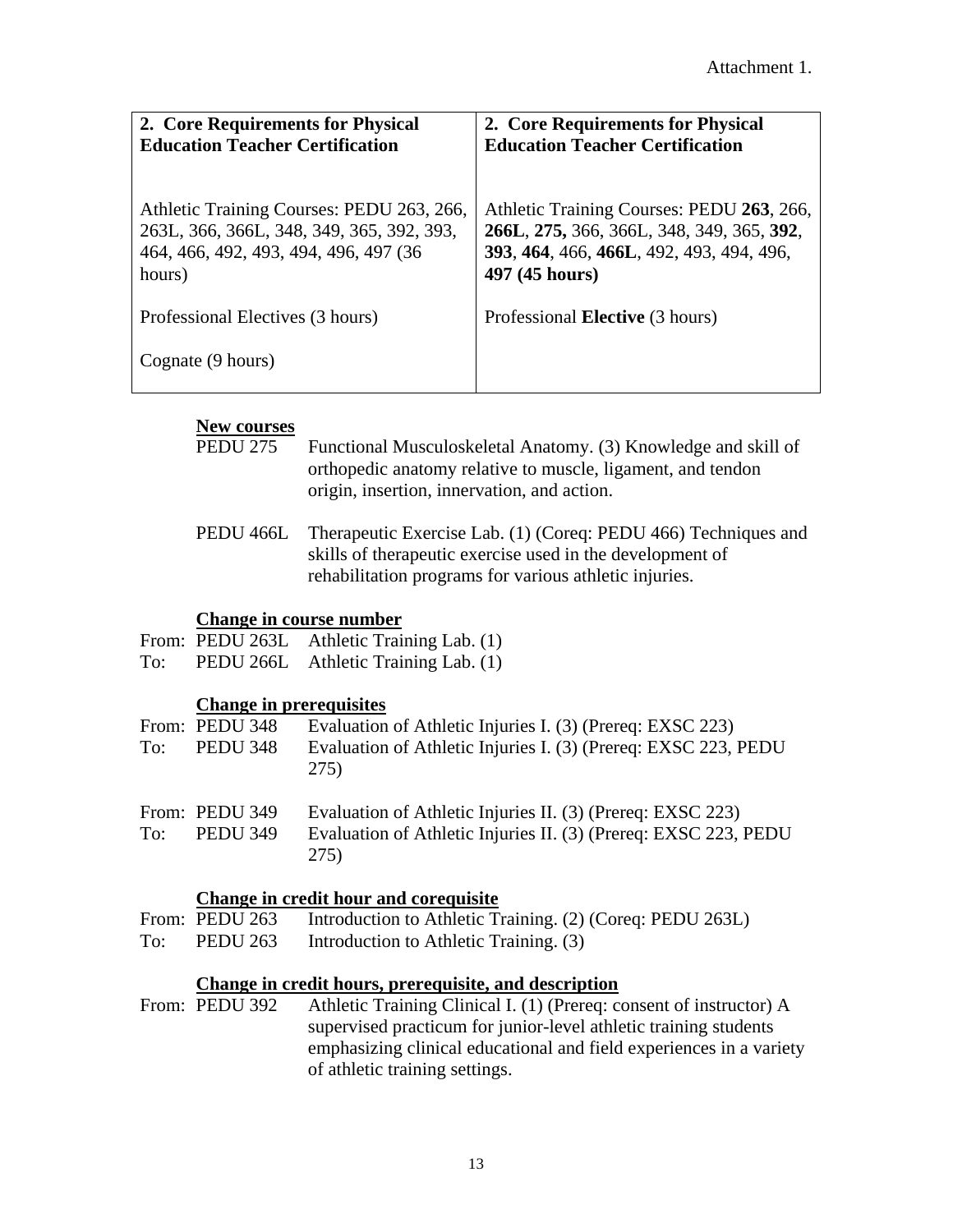To: PEDU 392 Athletic Training Clinical I. (2) (Prereq: PEDU 263, 266, 300 and consent of instructor) Psychomotor skill development and assessment for junior-level athletic training students. Including initial injury care, spineboarding, taping, and equipment fitting. Supervised study and field experience with an approved clinical instructor.

#### **Change in credit hours and description**

- From: PEDU 393 Athletic Training Clinical II. (1) (Prereq: PEDU 392) A supervised practicum for junior-level athletic training students emphasizing clinical educational and field experiences in a variety of athletic training settings.
- To: PEDU 393 Athletic Training Clinical II. (2) (Prereq: PEDU 392) Psychomotor skill development and assessment for junior-level athletic training students. Including musculoskeletal evaluation of complete upper and lower extremities. Supervised study and field experience with an approved clinical instructor.

#### **Change in credit hours and prerequisite**

|     | From: PEDU 464      | Conditioning Methods in Athletic Performance. (2) (Coreq: PEDU  |
|-----|---------------------|-----------------------------------------------------------------|
|     |                     | 466; prereq: PEDU 365)                                          |
| To: | PEDU <sub>464</sub> | Conditioning Methods in Athletic Performance. (3) (Prereq: PEDU |
|     |                     | 275)                                                            |

#### **Change in prerequisites and descriptions**

|     | From: PEDU 466  | Therapeutic Exercise. (3) (Prereq: PEDU 266 and 266L) Basic<br>principles needed to establish conditioning programs. Prevention<br>of athletic injury and development of rehabilitation programs for                                                                                                                         |
|-----|-----------------|------------------------------------------------------------------------------------------------------------------------------------------------------------------------------------------------------------------------------------------------------------------------------------------------------------------------------|
| To: | <b>PEDU 466</b> | various athletic injuries.<br>Therapeutic Exercise. (3) (Prereq: EXSC 223, PEDU 275)<br>Knowledge and techniques needed to plan, operate, document, and<br>evaluate therapeutic exercise programs for the rehabilitation and<br>reconditioning of injured athletes.                                                          |
|     | From: PEDU 492  | Athletic Training Clinical III. (2) (Prereq: PEDU 393) A<br>supervised practicum for senior-level athletic training students<br>emphasizing clinical educational and field experiences in a variety<br>of athletic training settings.                                                                                        |
| To: | <b>PEDU 492</b> | Athletic Training Clinical III. (2) (Prereq: PEDU 266, 466)<br>Psychomotor skill development and assessment for senior-level<br>athletic training students. Including therapeutic exercise and<br>rehabilitation of musculoskeletal injuries. Supervised study and<br>field experience with an approved clinical instructor. |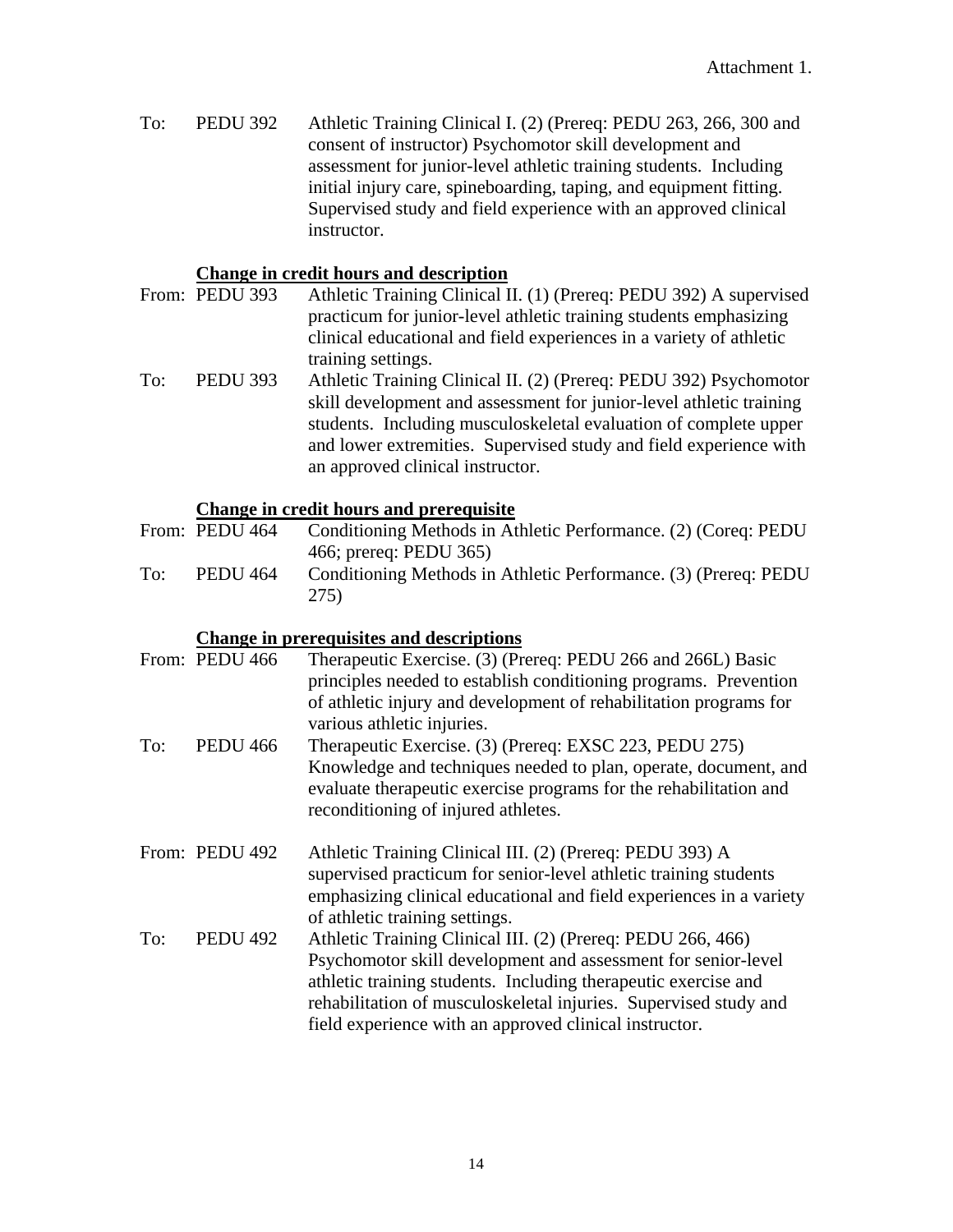# **Change in description**

- From: PEDU 493 Athletic Training Clinical IV. (2) (Prereq: PEDU 492) A supervised practicum for senior-level athletic training students emphasizing clinical educational and field experiences in a variety of athletic training settings.
- To: PEDU 493 Athletic Training Clinical IV. (2) (Prereq: PEDU 492) Psychomotor skill development and assessment for senior-level athletic training students. Including general medical and psychosocial issues for injured athletes. Supervised study and field experience with an approved clinical instructor.

#### **Change in title, credit, hours, prerequisite, and description**

- From: PEDU 497 Topics in Athletic Training. (2) Current topics in the field of athletic training and sports medicine.
- To: PEDU 497 General Medical Concerns in Athletic Training. (3) (Prereq: PEDU 266) Knowledge and skills to recognize, treat, and refer general medical conditions and disabilities of athletes and others involved in physical activity.

# **4. COLLEGE OF ENGINEERING AND INFORMATION TECHNOLOGY**

# **A. Department of Civil and Environmental Engineering**

#### **New course**

ECIV 539 Experimental Methods in Geotechnical Engineering. (3) (Prereq: ECIV 330, 330L) Overview of transducers, signal conditioning and data acquisition; test control methods, data analysis and measurement errors; testing systems to measure soil strength, stiffness, and hydraulic conductivity; laboratory projects and examinations.

# **B. Department of Computer Science and Engineering**

#### **New courses**

- CSCE 526 Service Oriented Computing. (3) (Prereq: CSCE 311) Cooperative information systems and service-oriented computing. Techniques for achieving coordinated behavior among a decentralized group of information system components. Distributed databases, multiagent systems, conceptual modeling, Web services, and applications.
- CSCE 555 Algorithms in Bioinformatics. (3) (Prereq: CSCE 350) Concepts, algorithms and tools for important problems in Bioinformatics, including nucleotide and amino acid sequence alignment, DNA fragment assembly, phylogenetic reconstruction and protein structure visualization and assessment.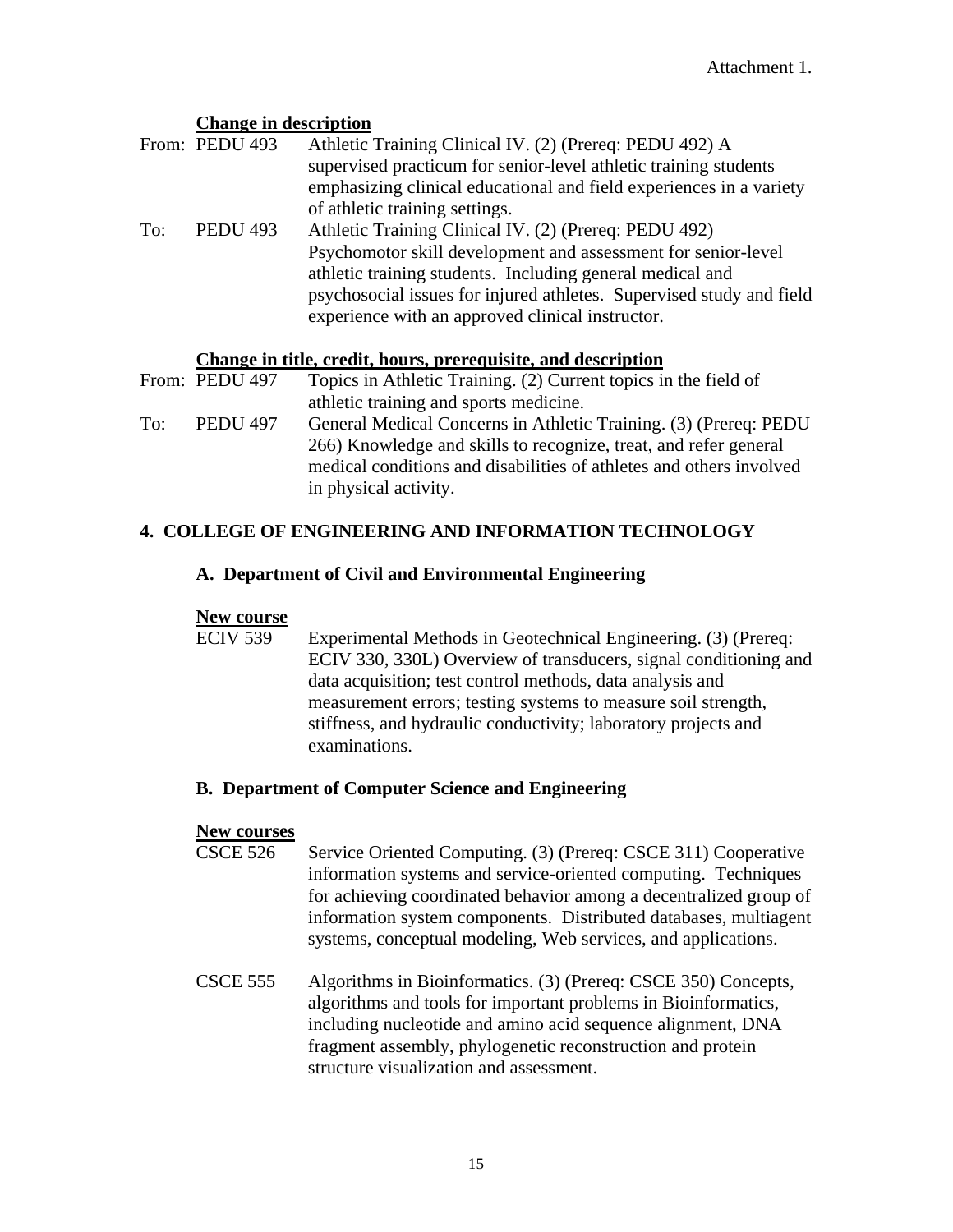# **5. COLLEGE OF HOSPITALITY, RETAIL, AND SPORT MANAGEMENT**

# **A. Department of Retailing**

# **Change in curriculum, Website 2005-06 Undergraduate Bulletin, addition of courses under Degree Requirements, Item 3 for Retailing.**

| Current                                                                                                                               | <b>Proposed</b>                                                                                                                                                                                                 |
|---------------------------------------------------------------------------------------------------------------------------------------|-----------------------------------------------------------------------------------------------------------------------------------------------------------------------------------------------------------------|
| <b>Degree Requirements</b>                                                                                                            | <b>Degree Requirements</b>                                                                                                                                                                                      |
| 3. Emphases Requirements (27 hours)                                                                                                   | 3. Emphases Requirements (27 hours)                                                                                                                                                                             |
| Retail Management: RETL 350, 351, 444,<br>465, 487 and 9 additional hours of RETL<br>courses (with consent of advisor) (27)<br>hours) | Retail Management: RETL 350, 351, 444,<br>465, 487 and 9 additional hours of RETL<br>courses: select from the following: RETL<br>201, 368, 378, 388, 363, 399, 460, 469<br>(with consent of advisor) (27 hours) |

# **New courses**

| <b>RETL 201</b> | Exploration of Retail Management and Fashion Merchandising   |
|-----------------|--------------------------------------------------------------|
|                 | Industries. (3) Exploration of retail management and fashion |
|                 | merchandising curriculum and careers.                        |

RETL 460 Retail Branding Strategies. (3) (Prereq: senior standing) Overview of retail branding strategies with emphasis on implications of the development of brand equity towards increasing customer loyalty.

# **6. COLLEGE OF MASS COMMUNICATIONS AND INFORMATION STUDIES**

# **A. School of Journalism and Mass Communications**

# **Change in curriculum, Website 2005-06 Undergraduate Bulletin, under Progression Requirements.**

| <b>Current</b>                                                                                                                                                                                                 | <b>Proposed</b>                                                                                                                                                                                                  |
|----------------------------------------------------------------------------------------------------------------------------------------------------------------------------------------------------------------|------------------------------------------------------------------------------------------------------------------------------------------------------------------------------------------------------------------|
| <b>Progression Requirements</b>                                                                                                                                                                                | <b>Progression Requirements</b>                                                                                                                                                                                  |
| Each student within the school is expected to<br>make orderly progress toward a baccalaureate<br>degree. To facilitate this, the school<br>undergraduate program is divided into upper<br>and lower divisions. | Each student within the school is expected to<br>make orderly progress toward a baccalaureate<br>degree. To facilitate this, the school's<br>undergraduate program is divided into upper<br>and lower divisions. |
| 1. Lower-division students are those who have                                                                                                                                                                  | 1. Lower-division students are those who have                                                                                                                                                                    |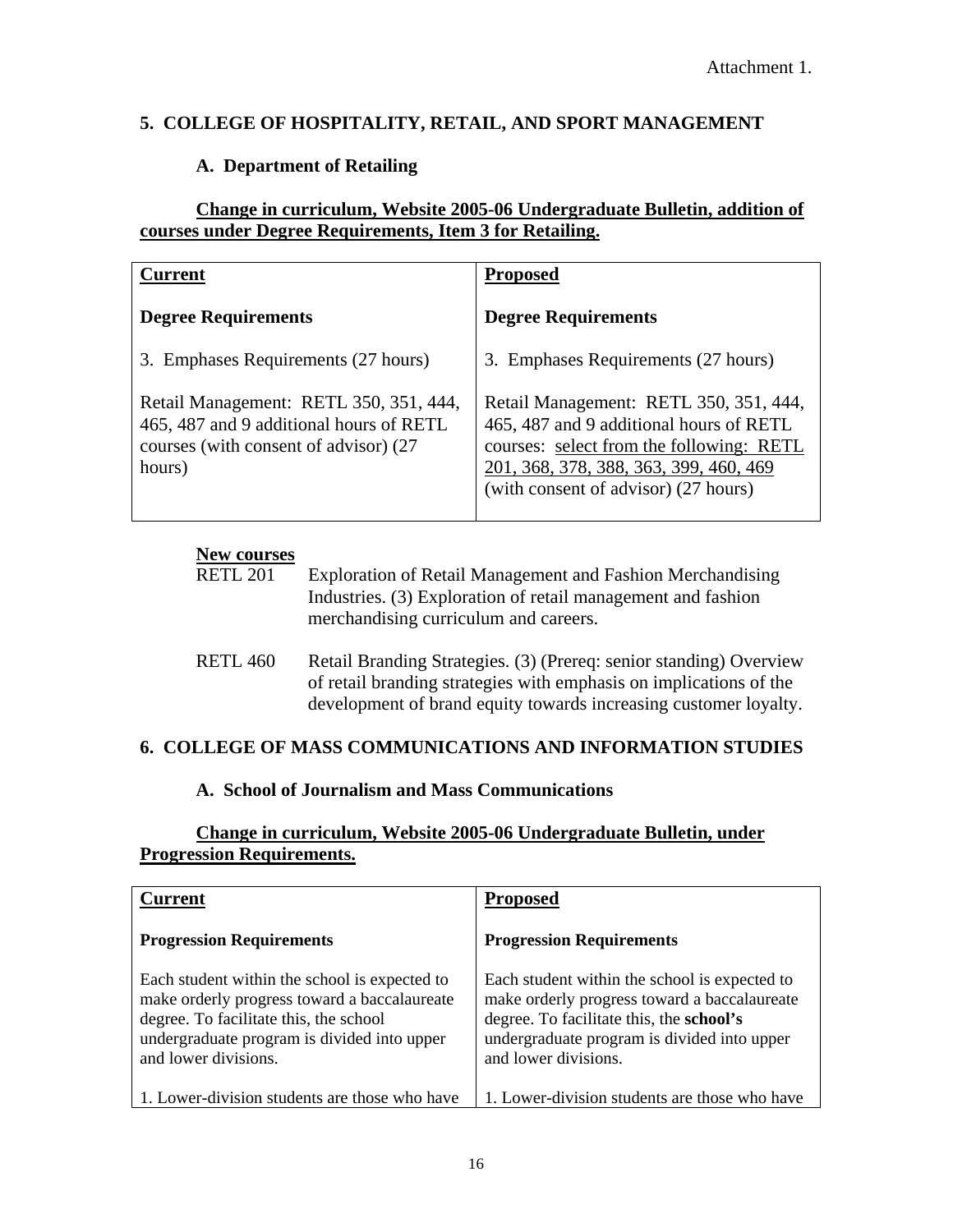earned fewer than 60 semester hours toward the degree or who do not meet admission requirements to the upper division. Lowerdivision students may not enroll in upperdivision journalism courses, which include all 500-level courses.

2. Admission to the upper division is based upon a minimum 2.50 cumulative USC GPA; completion of JOUR 201 and 202 with grades of C or higher; completion of 60 or more semester hours toward the degree; completion, if required, of MATH 100 and 111 and foreign language 109 and 110; selection of a particular program of study within the college; and selection and approval of a minor.

3. All students must maintain a minimum 2.50 GPA on USC courses in order to keep good standing in the college. Grades will be reviewed at the end of each semester. Students who have less than a 2.50 GPA on USC work are not in good standing and will be placed on probation within the school. Students will be permitted to remain in the college while on probation for only one semester, after which the student will be administratively removed from the college if their cumulative USC GPA is less than a 2.50. With the exception of upperdivision courses, they may continue to take course work towards their degree if seats are available.

earned fewer than 60 semester hours toward the degree or who do not meet admission requirements to the upper division. Lowerdivision students may not enroll in upperdivision journalism courses, which include all 500-level courses.

**2. Entrance into 300+ level skill courses in the Electronic Journalism sequence is competitive and is not guaranteed. Students can declare the major at any time. However, they must formally apply for permission to continue with the program the semester before they intend to take JOUR 326. Applications are due October 1 (for Spring admission) and March 1 (for Fall admission) and can be picked up at Student Services. Applications will NOT be accepted after established deadlines. Admission is based on strength of the student's letter of interest and USC GPA. Students may also be asked to interview with a selection committee (members of which are selected by the sequence chair). Students who do not meet established requirements may re-apply the following semester.** 

**3**. Admission to the upper division is based upon a minimum 2.50 cumulative USC GPA; completion of JOUR 201 and 202 with grades of C or higher; completion of 60 or more semester hours toward the degree; completion, if required, of MATH 100 and 111 and foreign language 109 and 110; selection of a particular program of study within the college; and selection and approval of a minor.

**4**. All students must maintain a minimum 2.50 GPA **in** USC courses in order to **maintain**  good standing in the college. Grades will be reviewed at the end of each semester. Students who have less than a 2.50 GPA **in** USC work are not in good standing and will be placed on probation within the school. Students will be permitted to remain in the college while on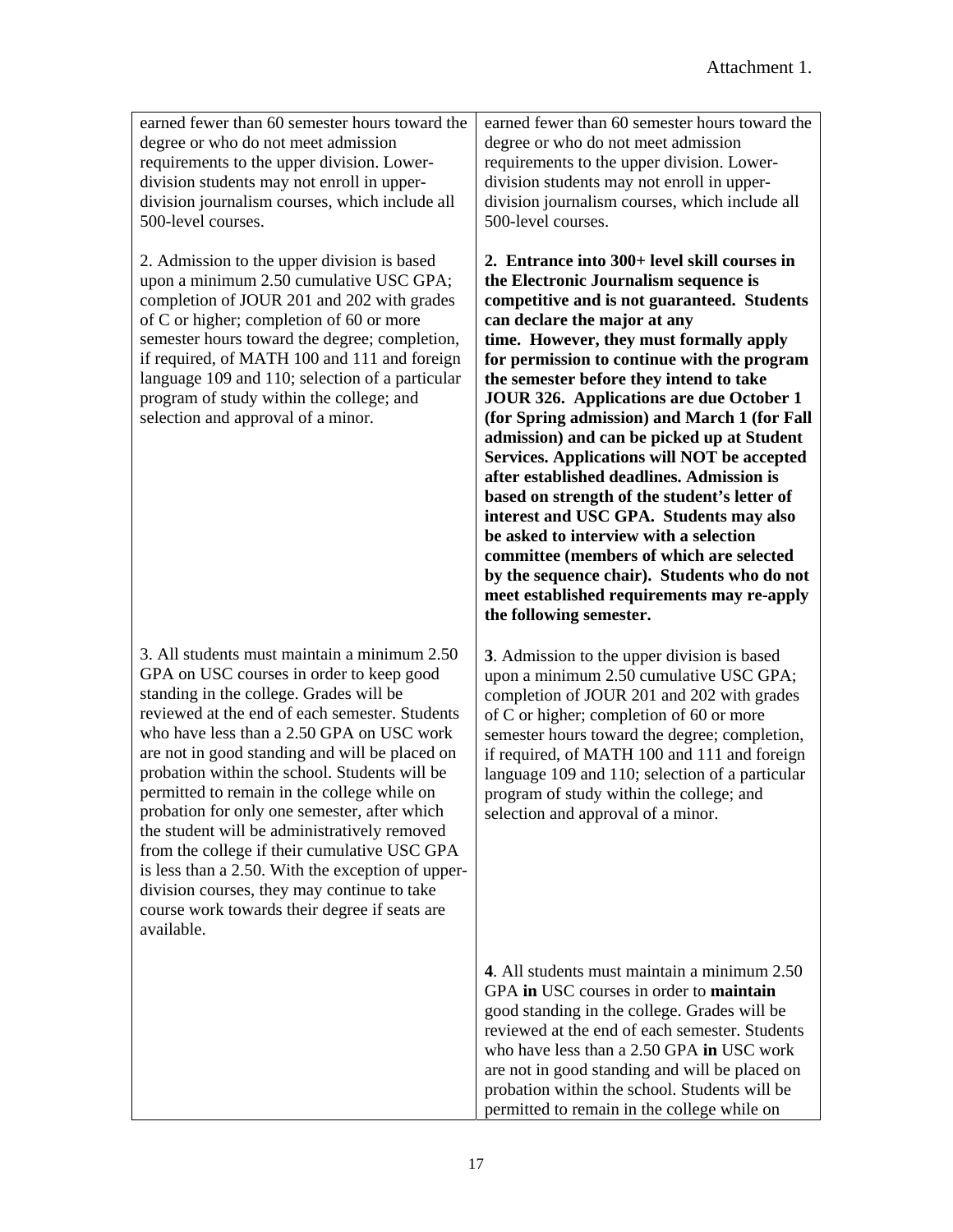|                                              | probation for only one semester, after which<br>the student will be administratively removed<br>from the college if their cumulative USC GPA<br>is less than a 2.50. With the exception of upper-<br>division courses, they may continue to take<br>course work towards their degree if seats are<br>available. |
|----------------------------------------------|-----------------------------------------------------------------------------------------------------------------------------------------------------------------------------------------------------------------------------------------------------------------------------------------------------------------|
| 4. All majors within the school will be      | 5. All majors within the school will be                                                                                                                                                                                                                                                                         |
| expected to pass all journalism and mass     | expected to pass all journalism and mass                                                                                                                                                                                                                                                                        |
| communications courses used toward the       | communications courses used toward the                                                                                                                                                                                                                                                                          |
| degree with a minimum grade of C.            | degree with a minimum grade of C.                                                                                                                                                                                                                                                                               |
| 5. No journalism and mass communications     | <b>6.</b> No journalism and mass communications                                                                                                                                                                                                                                                                 |
| course may be repeated more than once by any | course may be repeated more than once by any                                                                                                                                                                                                                                                                    |
| student.                                     | student.                                                                                                                                                                                                                                                                                                        |

# **Change in curriculum, Website 2005-06 Undergraduate Bulletin, under Degree Requirements, Item 1 for Advertising, Public Relations, and Visual Communications Majors.**

| <b>Current</b>                                                                                                                                                                                                                  | <b>Proposed</b>                                                                                                                                                                                                                           |
|---------------------------------------------------------------------------------------------------------------------------------------------------------------------------------------------------------------------------------|-------------------------------------------------------------------------------------------------------------------------------------------------------------------------------------------------------------------------------------------|
| 1. General Education Requirements (90 hours)1                                                                                                                                                                                   | 1. General Education Requirements (90 hours)1                                                                                                                                                                                             |
| ADVERTISING, PUBLIC RELATIONS, AND                                                                                                                                                                                              | ADVERTISING, PUBLIC RELATIONS, AND                                                                                                                                                                                                        |
| VISUAL COMMUNICATIONS MAJORS                                                                                                                                                                                                    | VISUAL COMMUNICATIONS MAJORS                                                                                                                                                                                                              |
| English (15 hours)<br>ENGL 101 and 102 (grade of C or better in each)<br>One course from ENGL 282 through 289 (ENGL<br>283 and 285 are recommended)<br>One course from ENGL 460, 462-465, 600-605<br>One additional ENGL course | English (15 hours)<br>ENGL 101 and 102 (grade of C or better in each)<br>One course from ENGL 282 through 289 (ENGL<br>283 and 285 are recommended)<br>One course from ENGL 360, 460, 462, 463, 600-<br>605<br>One additional ENGL course |
| <b>BROADCAST JOURNALISM AND</b>                                                                                                                                                                                                 | BROADCAST JOURNALISM AND                                                                                                                                                                                                                  |
| <b>JOURNALISM MAJORS</b>                                                                                                                                                                                                        | <b>JOURNALISM MAJORS (84 hours)</b>                                                                                                                                                                                                       |
| English (15 hours)                                                                                                                                                                                                              | English (15 hours)                                                                                                                                                                                                                        |
| ENGL 101 and 102 (grade of C or better in each)                                                                                                                                                                                 | ENGL 101 and 102 (grade of C or better in each)                                                                                                                                                                                           |
| One course from ENGL 283, 288, or 289 (283 is                                                                                                                                                                                   | One course from ENGL 283, 288, or 289 (283 is                                                                                                                                                                                             |
| recommended)                                                                                                                                                                                                                    | recommended)                                                                                                                                                                                                                              |
| One course from ENGL 285 or 287 (285 is                                                                                                                                                                                         | One course from ENGL 285 or 287 (285 is                                                                                                                                                                                                   |
| recommended)                                                                                                                                                                                                                    | recommended)                                                                                                                                                                                                                              |
| One course from ENGL 460, 462-465                                                                                                                                                                                               | One course from ENGL 360, 460, 462, 463                                                                                                                                                                                                   |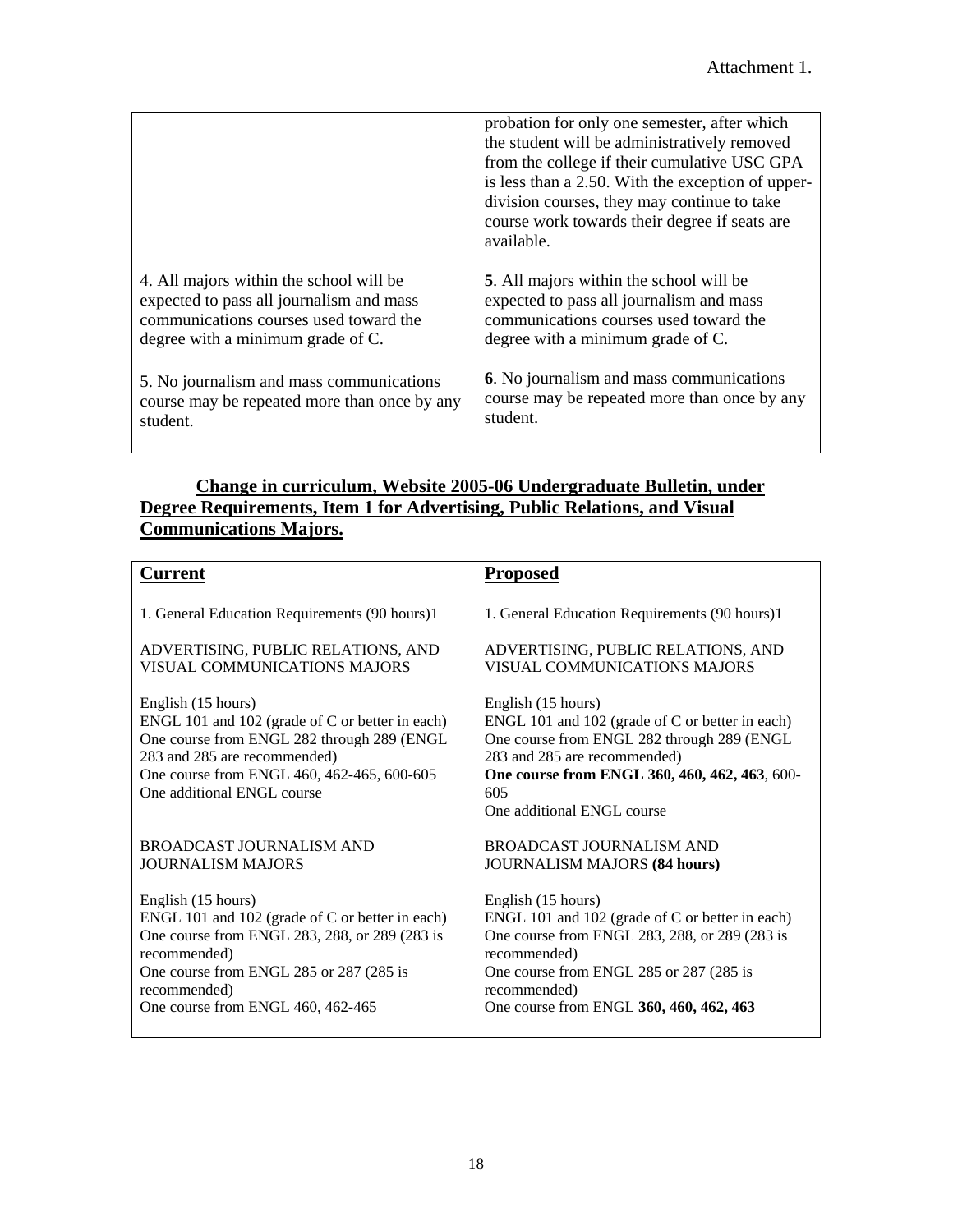# **Change in curriculum, Website 2005-06 Undergraduate Bulletin, under Degree Requirements, Items 2 and 3**

| <b>Current</b>                                                                                                | <b>Proposed</b>                                                                                                                  |
|---------------------------------------------------------------------------------------------------------------|----------------------------------------------------------------------------------------------------------------------------------|
| 2. Journalism and Mass Communications Core                                                                    | 2. Journalism and Mass Communications Core                                                                                       |
| Courses (required of all majors)                                                                              | Courses (required of all majors)                                                                                                 |
| JOUR 201, 202, 303, 304, 325, 364                                                                             | JOUR 201, 202, 303, 304, 364                                                                                                     |
| 3. Additional Required Courses (by major)                                                                     | 3. Additional Required Courses (by major)                                                                                        |
| Advertising                                                                                                   | Advertising                                                                                                                      |
| JOUR 328, 368, 364, 458, 465, 545, plus 9 hours of                                                            | JOUR 328, 368, 364, 458, 465, 545, plus 9 hours of                                                                               |
| electives in journalism and mass communications                                                               | electives in journalism and mass communications                                                                                  |
| <b>Public Relations</b>                                                                                       | <b>Public Relations</b>                                                                                                          |
| JOUR 328, 368, 364, 436, 531, 566, plus 9 hours of                                                            | JOUR 328, 368, 364, 436, 531, 566, plus 9 hours of                                                                               |
| electives in journalism and mass communications.                                                              | electives in journalism and mass communications.                                                                                 |
| Three of the elective hours must be chosen from                                                               | Three of the elective hours must be chosen from                                                                                  |
| JOUR 333, 335, 458, or 540.                                                                                   | JOUR 333, 335, 458, or 540.                                                                                                      |
| Broadcast Journalism                                                                                          | Broadcast Journalism                                                                                                             |
| JOUR 326, 434, 502, 503, 526, 534, plus 6 hours of                                                            | JOUR 325, 326, 434, 502, 503, 526, 534, plus 6                                                                                   |
| electives in journalism and mass communications                                                               | hours of electives in journalism and mass                                                                                        |
| Journalism                                                                                                    | communications                                                                                                                   |
| JOUR 333, 335, 529, 532, 533, 536, 546, plus 3<br>hours of electives in journalism and mass<br>communications | Journalism<br>JOUR 325, 333, 335, 529, 532, 533, 536, 546, plus<br>3 hours of electives in journalism and mass<br>communications |

# **B. School of Library and Information Science**

#### **Change in title**

|     | From: SLIS 325  | Children's Materials. (3)  |
|-----|-----------------|----------------------------|
| To: | <b>SLIS</b> 325 | Children's Literature. (3) |

# **7**. **SCHOOL OF MUSIC**

**Change in prerequisite**<br>From: MUSC 540 Projects in Projects in Computer Music.  $(1-3)$ To: MUSC 540 Projects in Computer Music. (1-3) (Prereq: consent of instructor)

#### **Deletion**

MUED 592 Psychology of Music. (3)